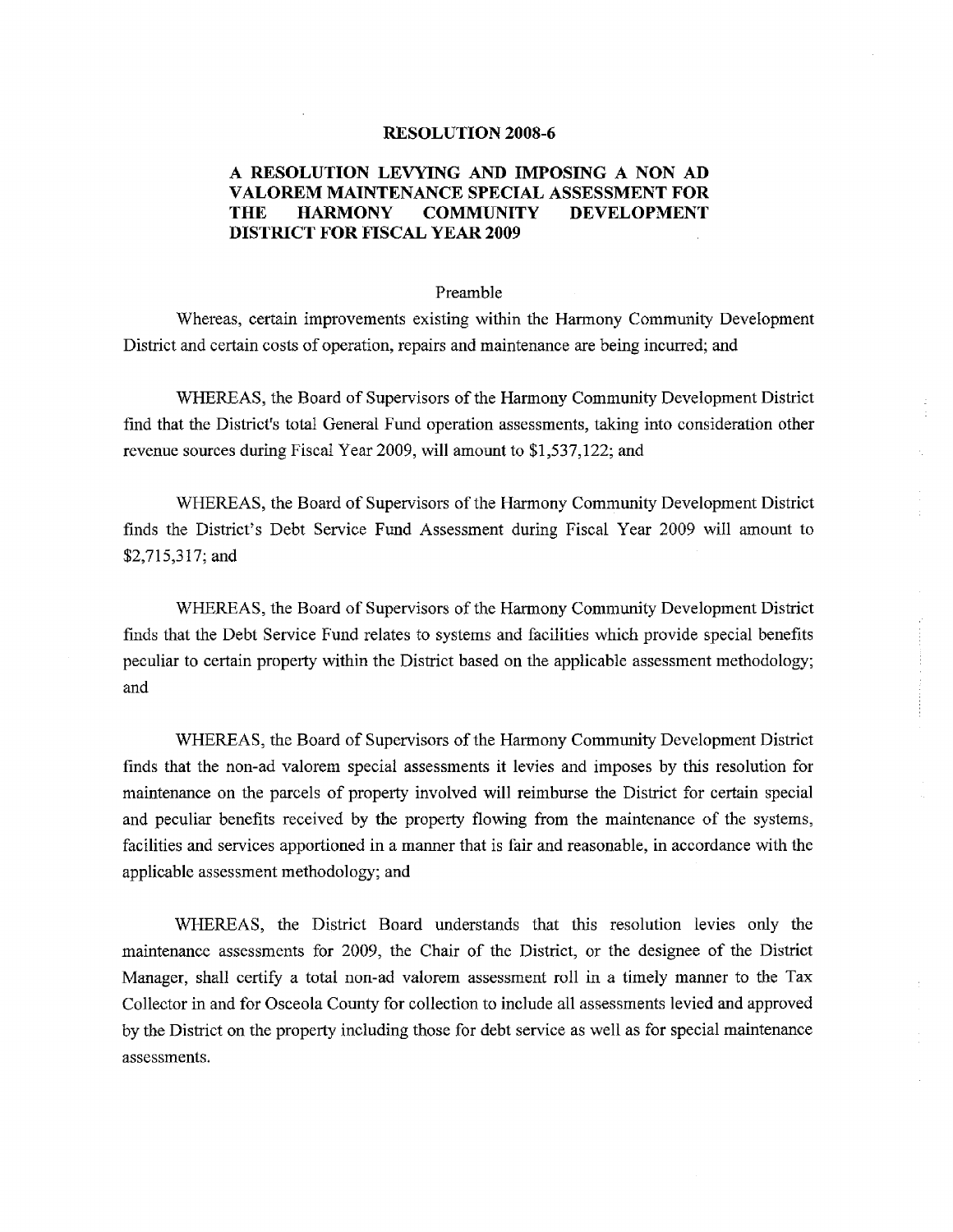## **NOW, THEREFORE, BE IT RESOLVED BY THE BOARD OF SUPERVISORS OF THE HARMONY COMMUNITY DEVELOPMENT DISTRICT OF OSCEOLA COUNTY, FLORIDA;**

Section 1. All the whereas clauses are incorporated herein and are dispositive.

Section 2. A special assessment for maintenance as provided for in Chapters 190.021(3), Florida Statutes, (hereinafter referred to as assessment) is hereby levied on the platted lots within the District.

Section 3. That the collection and enforcement of the aforesaid assessments on platted lots shall be by the Tax Collector serving as agent of the State of Florida in Osceola County (Tax Collector) and shall be at the same time and in like manner as ad valorem taxes and subject to all ad valorem tax collection and enforcement procedures which attend the use of the official annual tax notice.

Section 4. The levy and imposition of the maintenance special assessments on platted lots included in the District will be combined with the debt service non-ad valorem assessments which were levied and certified as a total amount on the non-ad valorem assessment roll to the Osceola County Tax Collector by the designee of the Chair of the Board on compatible medium no later than 15 September 2008, which shall then be collected by the Tax Collector on the tax notice along with other non-ad valorem assessments from other local governments and with all applicable property taxes to each platted parcel of property.

Section 5. The proceeds therefrom shall be paid to the Harmony Community Development District.

Section 6. The Chair of the Board of the Harmony Community Development District designates the District Manager to perform the certification duties.

Section 7. Be it further resolved, that a copy of this Resolution be transmitted to the proper public officials so that its purpose and effect may be carried out in accordance with law.